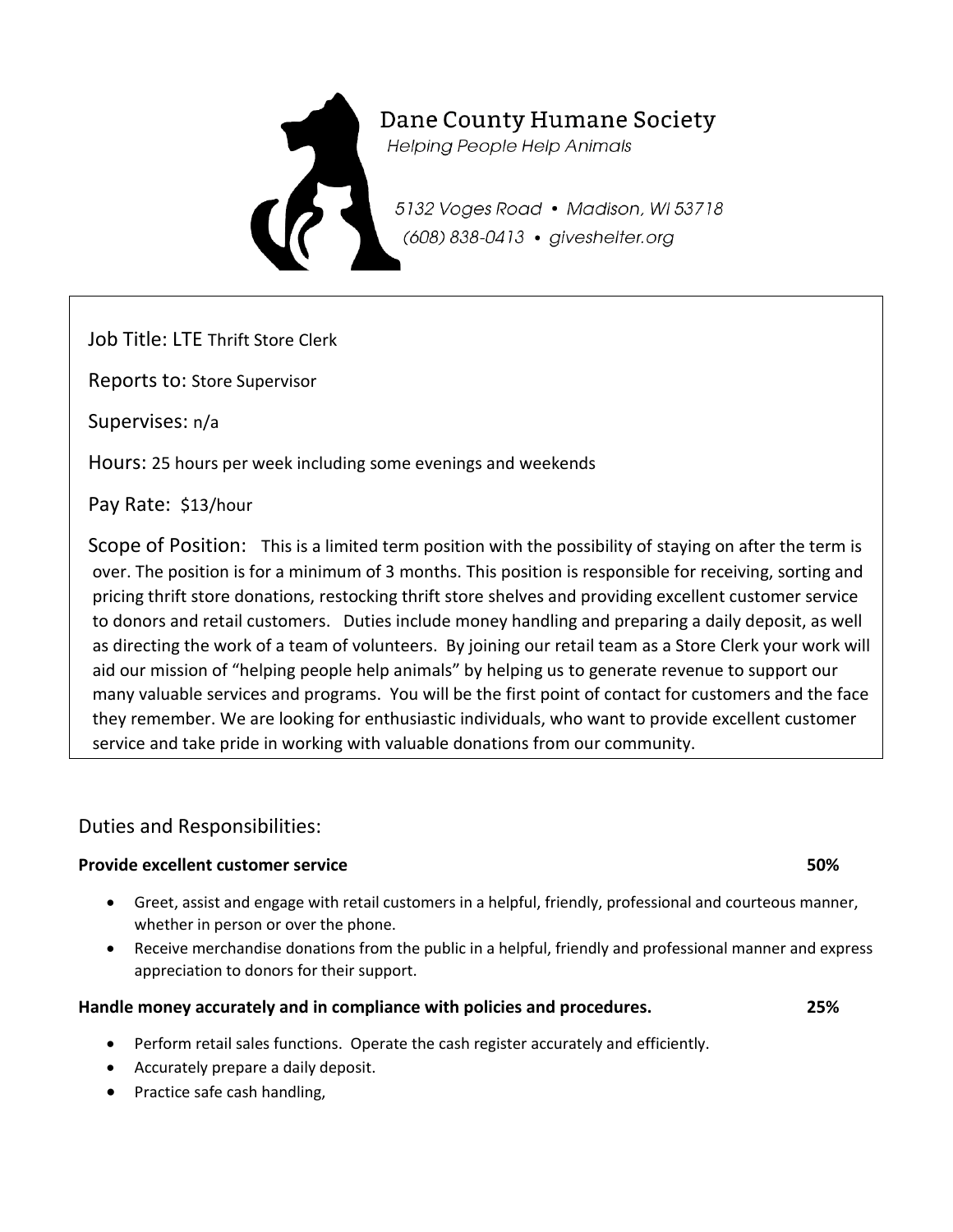#### **Sort, price and stock donations. 25%**

- Sort donations, inspect donations to determine salability and organize sorted merchandise.
- Select and price donated goods to be sold in the retail store according to the Retail Procedures Manual.
- Work with supervisors to arrange and rotate items on the sales floor. Keep merchandise organized and easily accessible to customers.
- Perform stock duties such as sorting and hanging garments, placing merchandise on the appropriate racks and keeping the pulling system up to date.

#### **Additional Job Duties**

- Direct the work of a team of volunteers
- Maintain premises in compliance with safety and housekeeping practices.
- Carry out general cleaning tasks such as sweeping, scrubbing, dusting, and mopping
- Other duties as assigned

## Required Qualifications:

- 1. High school diploma or equivalent education.
- 2. Availability to work days, evenings, and weekends
- 3. Basic computer literacy.
- 4. Ability to squat, lift, and bend.
- 5. Ability to carry, lift, push or pull 40 pounds.

## Preferred Qualifications:

- 1. Excellent customer service and communications skills.
- 2. Friendly and positive attitude.
- 3. Experience as a team player who is eager to work with a variety of people in a helpful, upbeat manner.
- 4. Retail experience and familiarity with using point-of-sale (POS) systems.
- 5. Excellent organizational skills.
- 6. Ability to be self-directed and creative.
- 7. Ability to multi-task, problem solve and work under pressure.
- 8. Critical evaluation and observation skills.

## To Apply:

## Please send *resume and application* to *Shelbi Bernard, Thrift Store Supervisor at [Sbernard@giveshelter.org](mailto:Sbernard@giveshelter.org)*. Position open until filled.

**Dane County Humane Society is an Equal Opportunity Employer. At Dane County Humane Society, we know our work of helping people help animals directly benefits from having a diverse and inclusive workforce. DCHS is proud to be an equal opportunity employer that strives to represent the community it serves by employing people with a variety of backgrounds, perspectives and skills. Diversity and inclusion are celebrated and embraced at Dane County Humane Society. We**